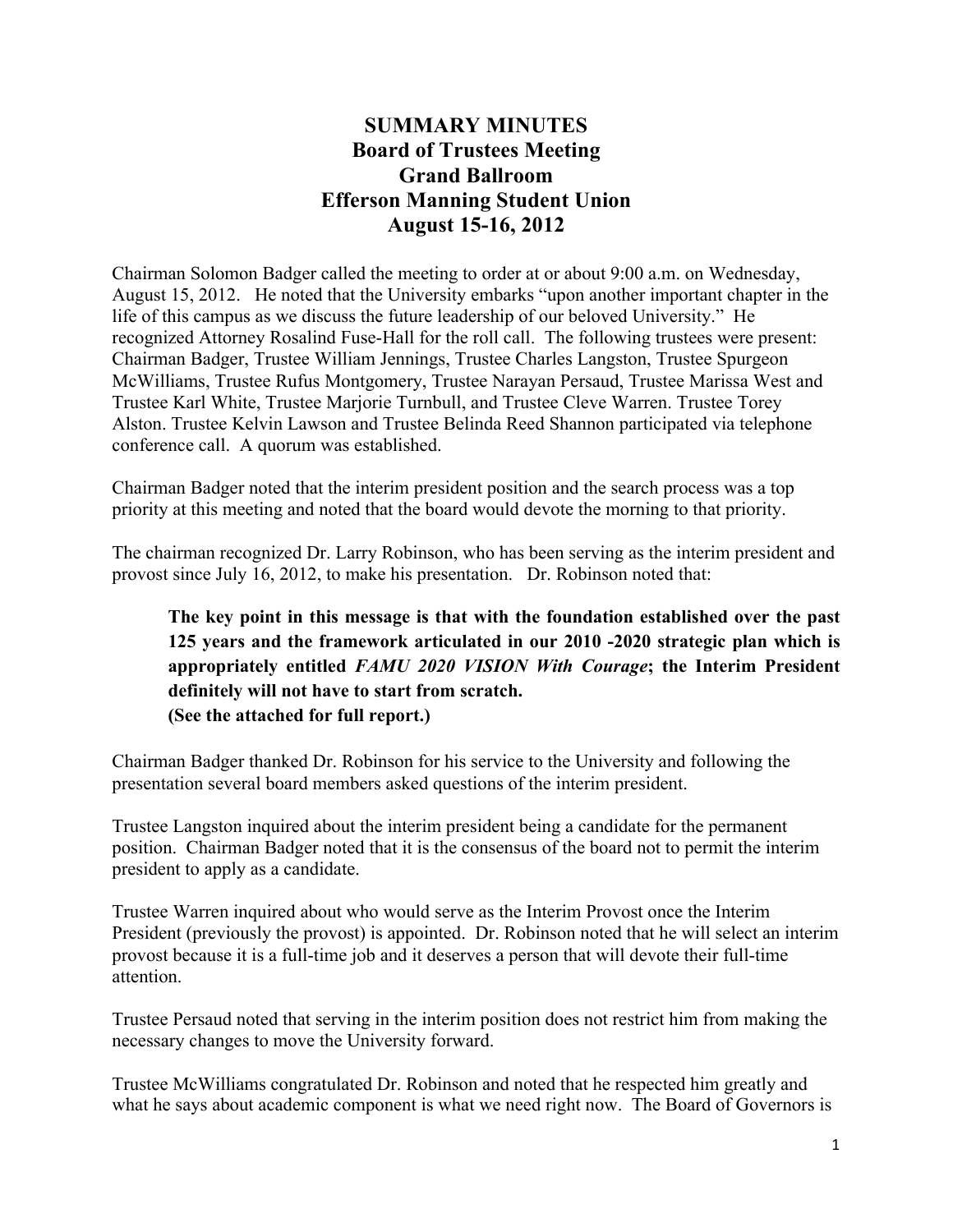concerned about retention, graduation and student loan rates. After the new person is selected, he can't return to the provost position; but, will you continue to serve the University.

Dr. Robinson responded that he would "serve the University in whatever capacity called upon to do so. I think we can find something constructive to do following this term."

Trustee Alston noted his work; however there were some problem areas that need attention such as governmental relations, communications and administrative and financial services. Dr. Robinson responded that continuous reviews of business practices are being done in an efficient manner. He noted that he will discuss the areas with his colleagues.

Trustee Alston noted that fund-raising is important as well. He asked if he would propose a plan to reduce the deficit in athletics. Dr. Robinson said the he has begun meeting and working with the Athletic Director, who has developed a plan.

Trustee Persaud noted that Dr. Robinson as someone from the "inside and the outside, and with him we have both." He commended the board for seeing it and he noted that the faculty is proud to have Dr. Robinson serve.

Trustee Warren noted that he had the shortest amount of time to work with Dr. Robinson; but, he has opened himself to be available to trustees.

Trustee White noted that all positions are interim and he encouraged Dr. Robinson to do the job and whatever he can do to help he offered his assistance. "Nothing is put on hold because of the 'interim title."

Trustee West congratulated Dr. Robinson and his willingness to make himself available for students.

Trustee McWilliams follow-up on the comments about "inside-outside" presidential candidates. He noted that he's always viewed Dr. Robinson as a researcher.

Trustee Jennings noted that Dr. Robinson has been one of "my heroes." This is his second time serving as an interim for the University and he fully expects that he will work well this time. No doubt that he will do a good job.

Following the board's comments and questions, Chairman Badger informed the board of the following:

- The interim president will receive a salary of \$325,000.
- Dr. Robinson has noted that he is not interested in the permanent position and would not seek this position.
- The interim will serve until the new president actually begins working at the University, not just upon the selection of the president by the Board of Trustees. This service may precede the confirmation by the Board of Governors.
- As a result of this appointment, the Budget and Finance Committee will discuss and recommend action regarding the signatory resolution which will ratify the action that has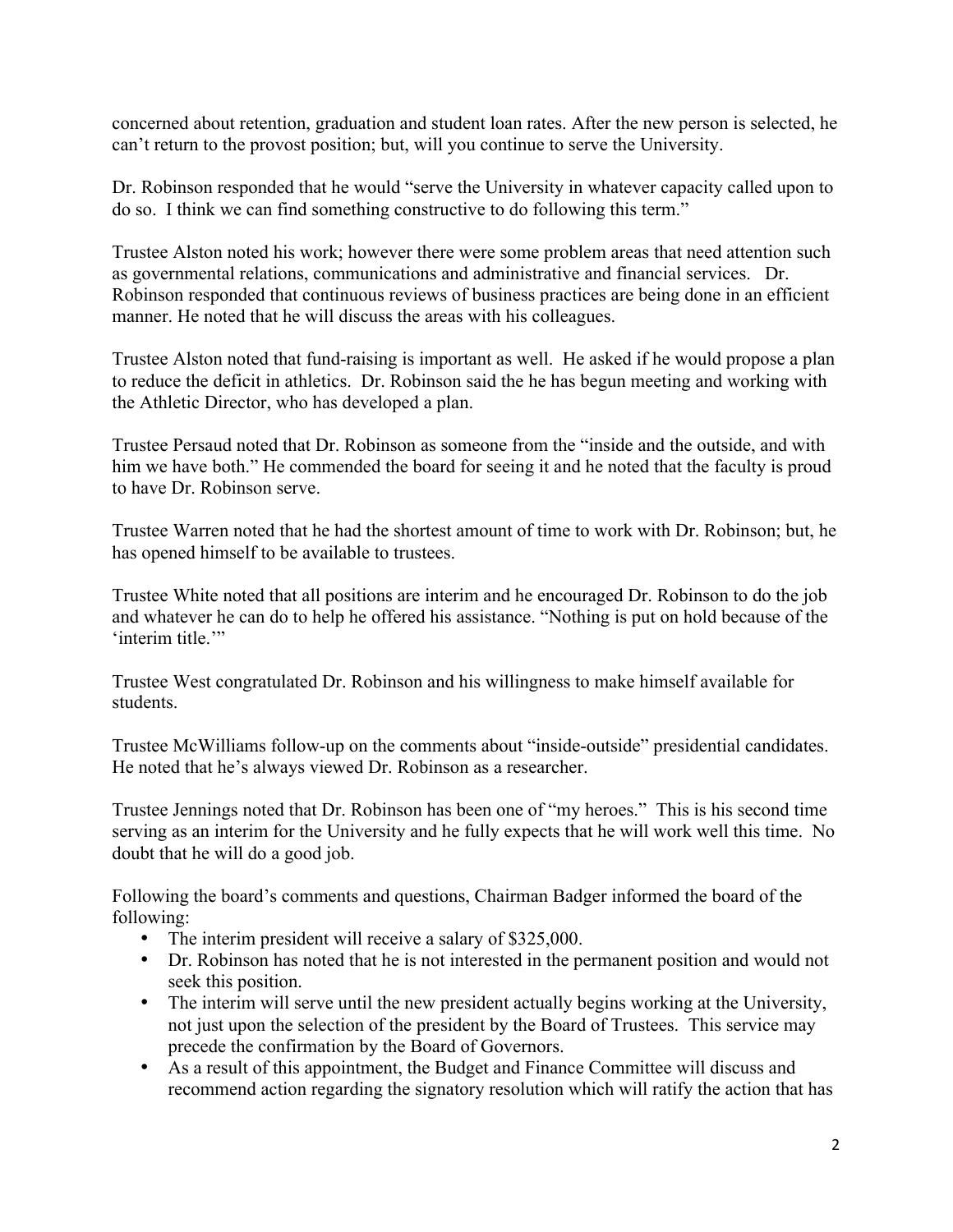occurred since July  $17<sup>th</sup>$  to the present and to permit the interim to sign official documents while serving in this capacity until June 30, 2013, or until another resolution is executed.

#### **Trustee Persaud moved confirmation of the appointment of Dr. Larry Robinson as the interim president of the University. Trustee West seconded the motion and it carried.**

The board and audience welcomed the Interim President, Dr. Larry Robinson with a standing ovation and handshakes.

Chairman Badger turned his attention to the search process. He noted that board members received an article from *Trusteeship* Magazine about presidential searches and the components of such a process. Other literature on governance notes that selecting a CEO of a university is the highest priority of a governing board. "Therefore, I would encourage us to note that our collective and individual actions have a great impact on this search process. More importantly, I encourage the members to act as a *corporate* body in our decision making." He noted that trustees are advocates for the University and board decisions.

Chairman Badger said that, "Although, we are celebrating our  $125<sup>th</sup>$  year of existence, this is only the third time that this board of trustees has been charged with selecting a president that will be confirmed by the Board of Governors."

The chairman recognized Trustee Jennings who provided background about the previous two searches, since he was involved as a trustee in both. Trustee Jennings offered the following information to ensure a smooth process.

- The Trustees should decide who will speak for the Board. The board chair or the search committee chair. In 2002, both the chair and the chair of the search committee were the official spokesperson.
- The trustees need to determine what type of president you really want. He noted that a discussion regarding limiting it to someone from academia or to expand to corporate America. Need to secure input from stakeholders because that's a very important decision.
- The candidate that we are looking for may already have a job and may need encouragement to seek this position. The use of an executive search firm may be helpful in this instance; however, the costs of using such firms can be expensive; however, he noted that it is a "worthwhile process."
- Selection of a President is extremely important. We had a search committee (the core membership were trustees). In addition, there were search subcommittees that worked with the process. These included:
	- o Qualification/Leadership Subcommittee: Seek input from constituents which may lead to the development of a leadership statement. Input notes the traits that you want to see in the next candidate. Constituents are boosters, alumni, Tallahassee community, etc.
	- o Focus Group Subcommittee
	- o Process and Procedures Subcommittee: In the previous searches, once we secured the search firm, got a call about 300 resumes. Had the search firm to reduce the list to the top 25, which they looked at and then via informal interviews reduced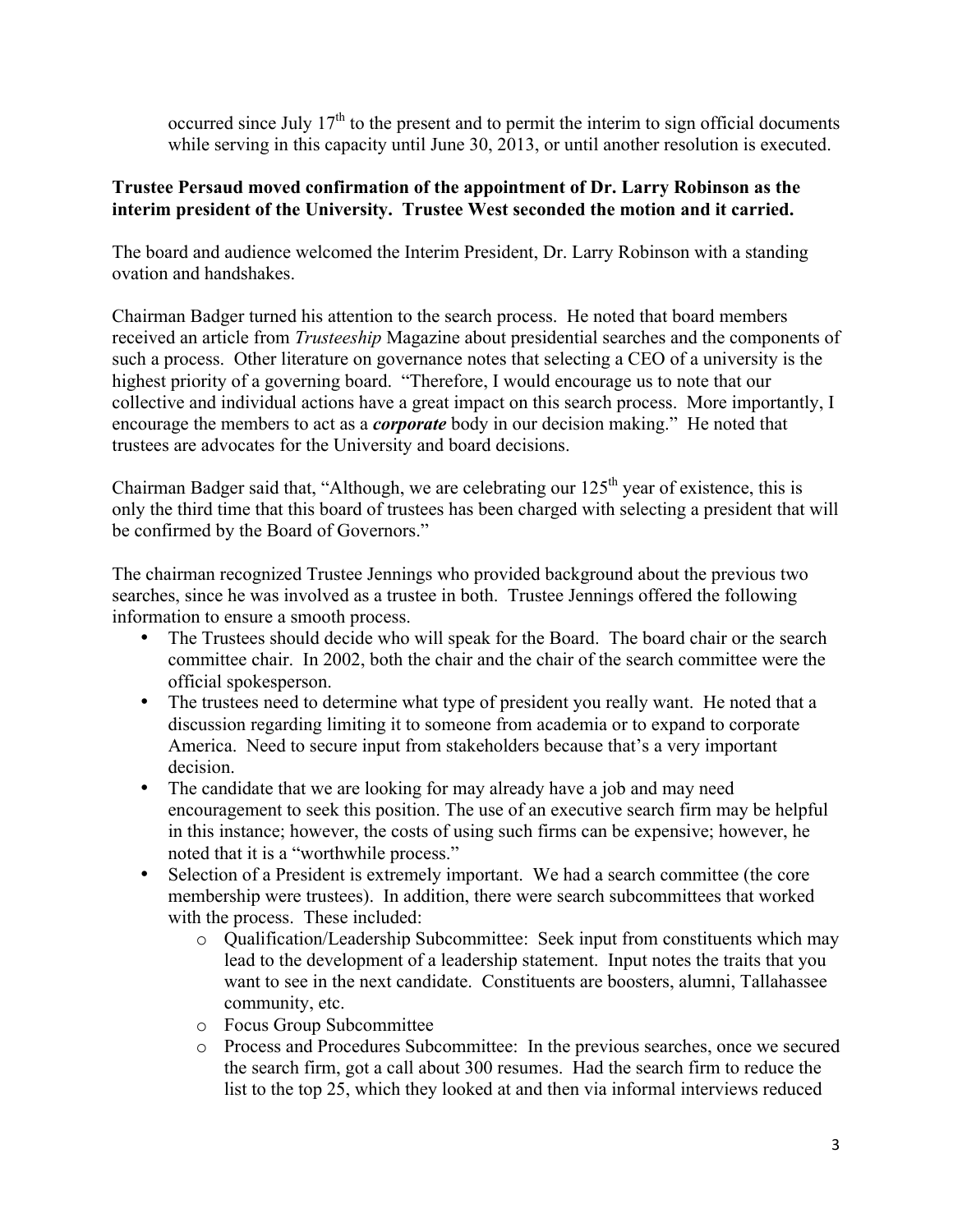to a number for interview by the full board. Given a minimum of 3 and maximum of 6 candidates.

Trustee Jennings noted that the board should seriously consider hiring an executive search committee. Trustee West inquired how long has the search process taken in the past. Trustee Jennings noted that the longest phase of the search was in identifying the executive search firm. "A lot will depend upon the commitment of time to the process."

Chairman Badger thanked Trustee Jennings for sharing this information with the board. **He noted,** "At this time, you can see that the process may take from 6-12 months to complete, beginning with our constituents, namely alumni, faculty, students, staff and other University supporters. We will solicit their input to develop the Leadership Statement."

Chairman Badger encouraged the board to concentrate, not so much on the length of time, but to take the time necessary "for us to locate the next president that can lead this University into achieving its fullest potential. Currently 16 HBCUs are looking for CEOs. This denotes that there is a lot of competition for highly qualified candidates. Several of these are public research intensive Universities, similar to FAMU (namely, Tennessee State University, North Carolina Central University)".

He appointed the following individuals to serve on the Presidential Search Committee:

- Karl White, Co-Chair<br>• Spurgeon McWilliams
- Spurgeon McWilliams, Co-Chair
- Narayan Persaud, Trustee, Faculty Senate<br>• Marissa West. Trustee, SGA
- Marissa West, Trustee, SGA<br>• Torey Alston Trustee Alumi
- Torey Alston, Trustee, Alumnus<br>• Belinda Reid Shannon, Trustee.
- Belinda Reid –Shannon, Trustee, Alumna
- Marjorie Turnbull, Trustee, Liaison to Foundation Board of Directors
- Tommy Mitchell, National Alumni Assoc. President<br>• Hon Elizabeth Webster member Board of Governors
- Hon Elizabeth Webster, member, Board of Governors (BOG)
- Solomon Badger, *Ex Officio* member

 I am also pleased to announce the appointment of Trustee William Jennings, Chairman of the BOG Dean Colson, and Past President of FAMU Dr. Frederick Humphries to serve as an advisory Committee to the Search Committee.

I would ask the Search committee to meet soon and identify a few items for the board to consider, namely:

- Develop a process that begins with soliciting input from the board and our constituents, namely the alumni, faculty, administrators, staff and students as well as other University supporters. This input will result in the Leadership Statement.
- Make a recommendation about securing a Search Firm
- Develop a timeline for the search process which includes the screening, interviewing and a short list of candidates for the board to interview.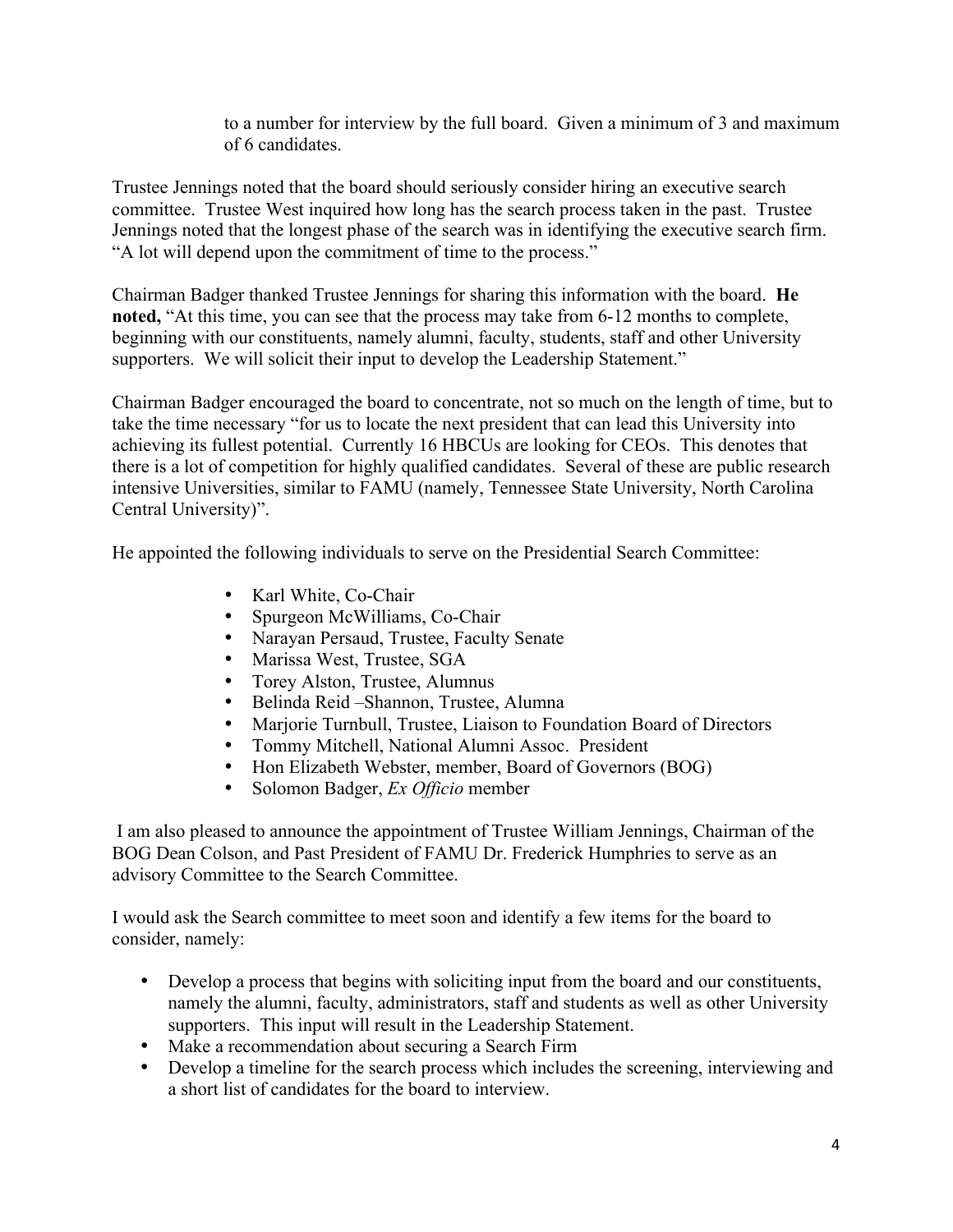• Develop a communication strategy for keeping the board and the public informed about the process

Most importantly, I would ask the committee to keep this process as transparent as possible, while also balancing the need to permit the process to work effectively. As public officials, each of us must be committed to complying with the Public Records and Public Meeting laws. The development of a website to keep the board and every interested person informed of our progress will enrich this process.

There being no further questions, the meeting recessed until Thursday, August 16, 2012.

 **\* \* \* \* \* \* \* \***

### **THURSDAY, August 16, 2012**

Chairman Badger reconvened the board meeting Thursday, August 16, 2012, at 9:15 a.m. He thanked everyone for attending the meeting. "As we launch this academic year, we have several exciting events facing us this year, celebrating 125 years of providing high quality education for students; beginning construction of our largest residence hall with 800 beds; embarking on a presidential search, and welcoming another class of students eager to learn who are, being met by faculty and staff members excited to engage and teach them something new."

Attorney Fuse-Hall called the roll. Trustees present were Chairman Solomon Badger, Trustee William Jennings, Trustee Charles Langston, Trustee Marjorie Turnbull Trustee Cleve Warren Trustee Spurgeon McWilliams, Trustee Rufus Montgomery, Trustee Narayan Persaud, Trustee Marissa West and Trustee Karl White. Trustee Torey Alston, Trustee Kelvin Lawson and Trustee Belinda Reed Shannon participated via telephone conference call. A quorum was established.

Chairman Badger reminded the board that they had received the summary minutes for March 30, April 5, July 11 and July 16, 2012. He noted one change in the April 5<sup>th</sup> minutes, page two, the word "revocation" (which is highlighted in yellow) should be "ratification" and the staff asked that this change occur. Trustee White moved approval of these minutes with the change. Trustee Langston seconded the motion and it carried.

Chairman Badger officially welcomed the interim president, Dr. Larry Robinson, to his first regular meeting of the Board of Trustees in the new academic year.

The chairman made the following committee assignments. Trustee Warren will serve on the Budget and Finance Committee. Since, Trustee Turnbull is serving as the liaison to the Foundation, Inc. Board of Directors, I will move her from the Budget and Finance Committee to the Direct Support Organization (DSO) Committee. Finally, Trustee West will serve on the Trustee-Student Committee, where yesterday, she was elected to serve as the Vice Chair. Congratulations. Finally, since Dr. McWilliams will serve as the co-chair of the Search Committee, I want to take him off of the DSO Committee.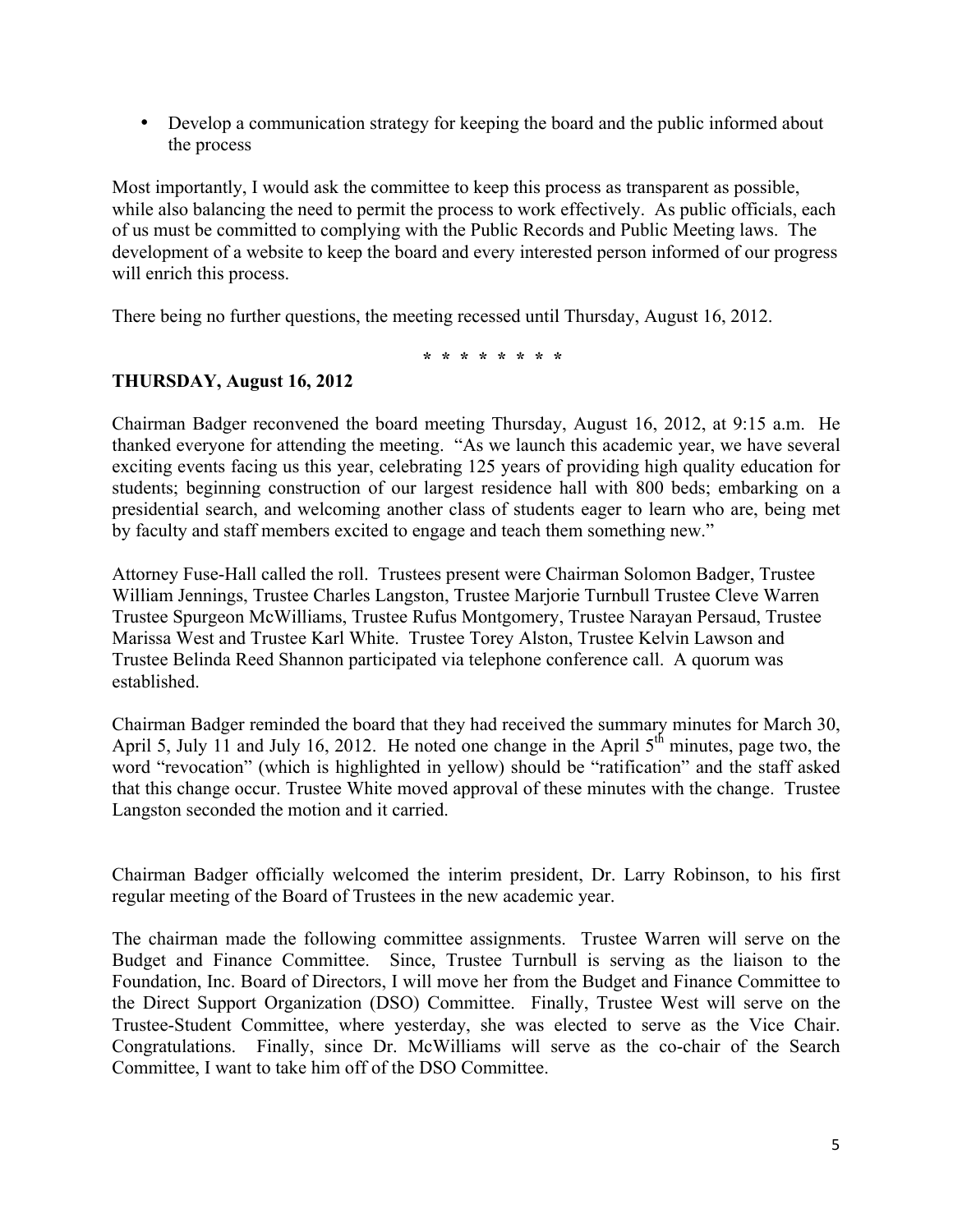He informed the audience that the public comment sign-up sheets are available and the public may sign up for comments while the board is in closed session.

The chairman announced that two separate closed sessions will occur, which will follow each other. There will be a collective bargaining session followed by one on a litigation matter. He recognized Attorney McKnight for the statutory explanation for going into these closed sessions.

Attorney McKnight noted that pursuant to Section 447.605(1), Florida Statutes, which provides, "[a]ll discussions between the chief executive officer of the pubic employer or his or her representatitves, and the legislative body or the public employer relative to collective bargaining **shall be closed and exempt** from Section 286.011, Florida Statutes."

Following the collective bargaining session, Attorney McKnight noted that pursuant to Section 286.011(8), Florida Statutes, and Articles 5.11 and 5.12 of the FAMU Board of Trustees Operating Procedures, the board was authorized to meet, with the board's attorney, in closed attorney-client sessions **to discuss litigation** before a court or administrative agency conditioned upon a number of requirements being met.

Trustee Warren moved that the board convene in the closed session for collective bargaining, followed immediately by one for the attorneys to discuss an active litigation matter. Trustee Jennings seconded the motion and it was carried.

## **CLOSED SESSION**

### **OPEN SESSION**

Following the closed session, Trustee Persaud moved approval of the DRS Collective Bargaining Agreement. Trustee West seconded the motion and it carried.

Trustee Langston moved that the University proceed with mediation efforts in the Champion matter. Trustee Jennings seconded the motion and it carried.

Chairman Badger recognized Interim President Larry Robinson for the President's Report. Dr. Robinson reported on the following items:

- o Introduction of new Deans and Director of Library
	- Dr. Yaw Yeboah, College of Engineering
	- Dr. Ann L. Kimbrough, Dean of the School of Journalism and Graphic Communication
	- Dr. Robert Taylor, College of Agriculture and Food Science
	- Dr. Ruth Swan, Interim Director of Library
- o Meeting with BOG staff to discuss the work plan presentation at the BOG September meeting.
- o Meeting with Stakeholders/Education Leaders,
- o Opening Crestview Facility,
- o Research Grant,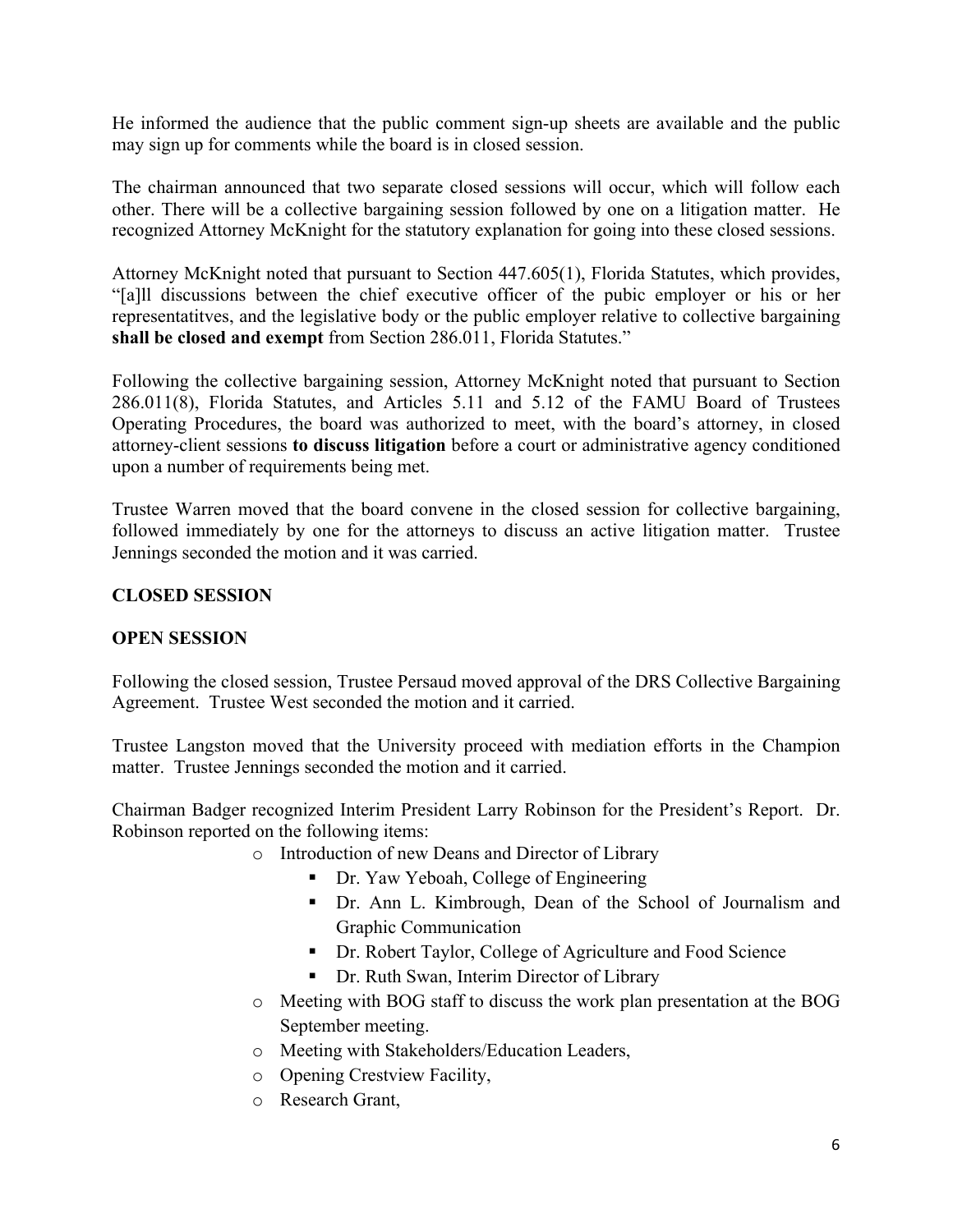- o Faculty/Staff Annual Giving Breakfast, and
- o Coach Taylor's request for support this football season.

Chairman Badger thanked the interim president for his report. The members of this board offer its thanks on behalf of the students, faculty members, administration and staff for his work to enrich the University.

The chairman recognized Trustee Shannon for an update on the Anti-Hazing Committee. She noted that the staff will provide a written summary to the trustees by the close of business on Friday.

### **FACILITIES COMMITTEE**

Trustee Spurgeon McWilliams presented the information for the Facilities Committee. He reported that the committee heard a presentation from Samuel Houston, Director of the Facilities Planning and Construction Department, on the status of five on-going major construction projects, including the completion of the renovations to the Rural Diversity Health Center in Crestview.

Also, the committee heard a presentation from Vice President Hardee regarding the status of the construction of the 800-bed residence hall at the Polkinghorne Village site. Vice President Hardee reported that the bonds for the project were issued on July  $11^{th}$  at the favorable rate of 3.5724%. While the University was awaiting the issuance of the bonds, the Housing Department provided interim funding to keep the project moving.

The University's budget for the project's construction cost and noted in Premier's contract is \$34.65 million. Vice President Hardee stated in July, Premier informed the University that based on the competitive bids it had received, the project's construction cost would be approximately \$48 million. Premier also stated that this cost could be reduced to \$41.5 million with Premier's identified changes in the design requirements. As a result of the substantial difference between the University's budget and Premier's cost, the University recommended re-opening the bid for the completion of the work.

Trustees attending the committee meeting raised questions and had discussions regarding, cost estimating, expenditures to date, a revised schedule, the re-bidding process, past history with Premier, additional costs, reasons for the changes in cost, requirement for a new design, the possibility of getting the project within the existing budget, the possibility of continuing negotiations with Premier, and the overall approval process.

### **Trustee McWilliams moved that the FAMU Board of Trustees authorizes the president to:**

- **a. Direct Premier to complete the funded portion of their existing contract for the 800-bed residence hall project;**
- **b. Terminate the remainder of Premier's design/build contract for the project;**
- **c. Solicit bids from qualified firms for the completion of the project; and**
- **d. Evaluate the bids of the responding firms and make a recommendation to the board.**

**Trustee Montgomery seconded the motion and it carried.**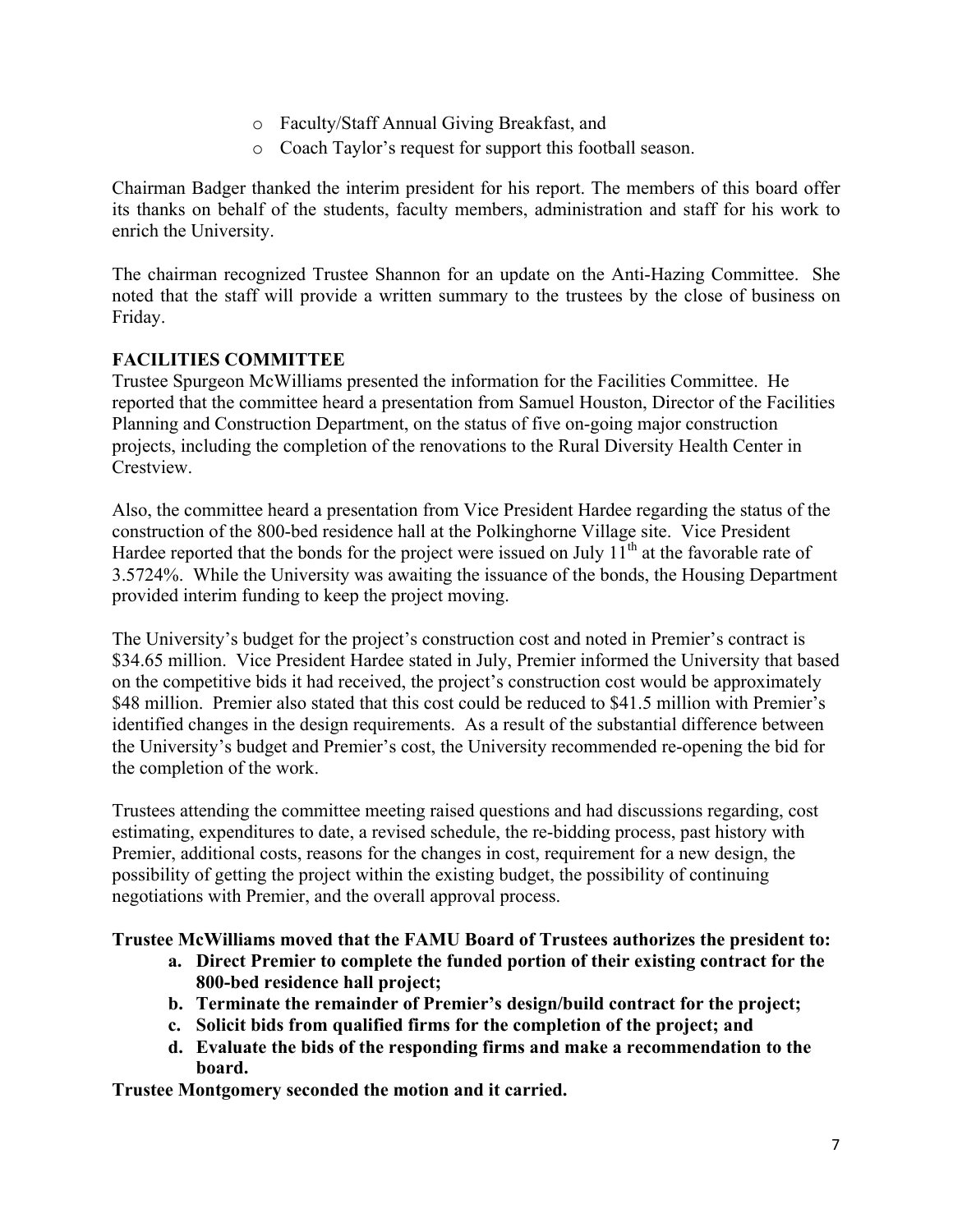Next, Trustee McWilliams asked the chairman to permit Premier ten (10) minutes to address the board regarding this motion. The chair permitted the presentation. Premier noted their perspective on the status of the project.

#### **Following the presentation, Trustee McWilliams moved that the FAMU Board of Trustees:**

- **a. Direct the interim president to conduct an audit on the processes and events that led to this existing situation with the 800-bed residence hall project; and**
- **b. Submit the findings and recommendations of the audit to the members by the next board meeting.**

**Trustee Montgomery seconded the motion and it carried.**

### **BUDGET AND FINANCE COMMITTEE**

Trustee Montgomery presented the report of the Budget and Finance Committee. The committee had one action item and several informational items to present.

The Committee heard from Vice President Hardee, who presented the resolution ratifying checks signed by Dr. Larry Robinson as Interim President since July 16, 2012, to timely and appropriately pay University obligations. The resolution also states that the Board of Trustees will delegate authority to the Interim President, the Chief Financial Officer, and the University Controller to execute financial transactions with approved fiduciaries on their behalf effective August 16, 2012.

**Trustee White moved that the Board of Trustees approve this resolution ratifying checks signed by Dr. Larry Robinson as Interim President since July 16, 2012, to timely and appropriately pay University obligations, and to authorize the Interim President, the Chief Financial Officer, and the University Controller to execute checks issued by approved fiduciaries. Further, the Interim President's signature will be required on all checks along with the signature of either the Chief Financial Officer or the University Controller. Trustee Jennings seconded the motion and it carried.** 

Afterwards, Trustee Montgomery presented the following proposed changes for discussion by the committee:

- 1. Change the President's delegation of authority as outlined in the Board of Trustees Regulation 1.021 (cc). This section authorizes the President to delegate, written authority to the Provost, Vice Presidents and "other appropriate University personnel to serve as his/her designee." He recommended specific identification of each designee. After a lengthy discussion, Interim President Robinson was asked to have staff review all of the delegations of authority and to make a recommendation no less than ten (10) days prior to the next Board meeting.
- 2. Currently the Board of Trustees' policy governing change orders allows the President to authorize the Construction Manager and University staff to proceed with change orders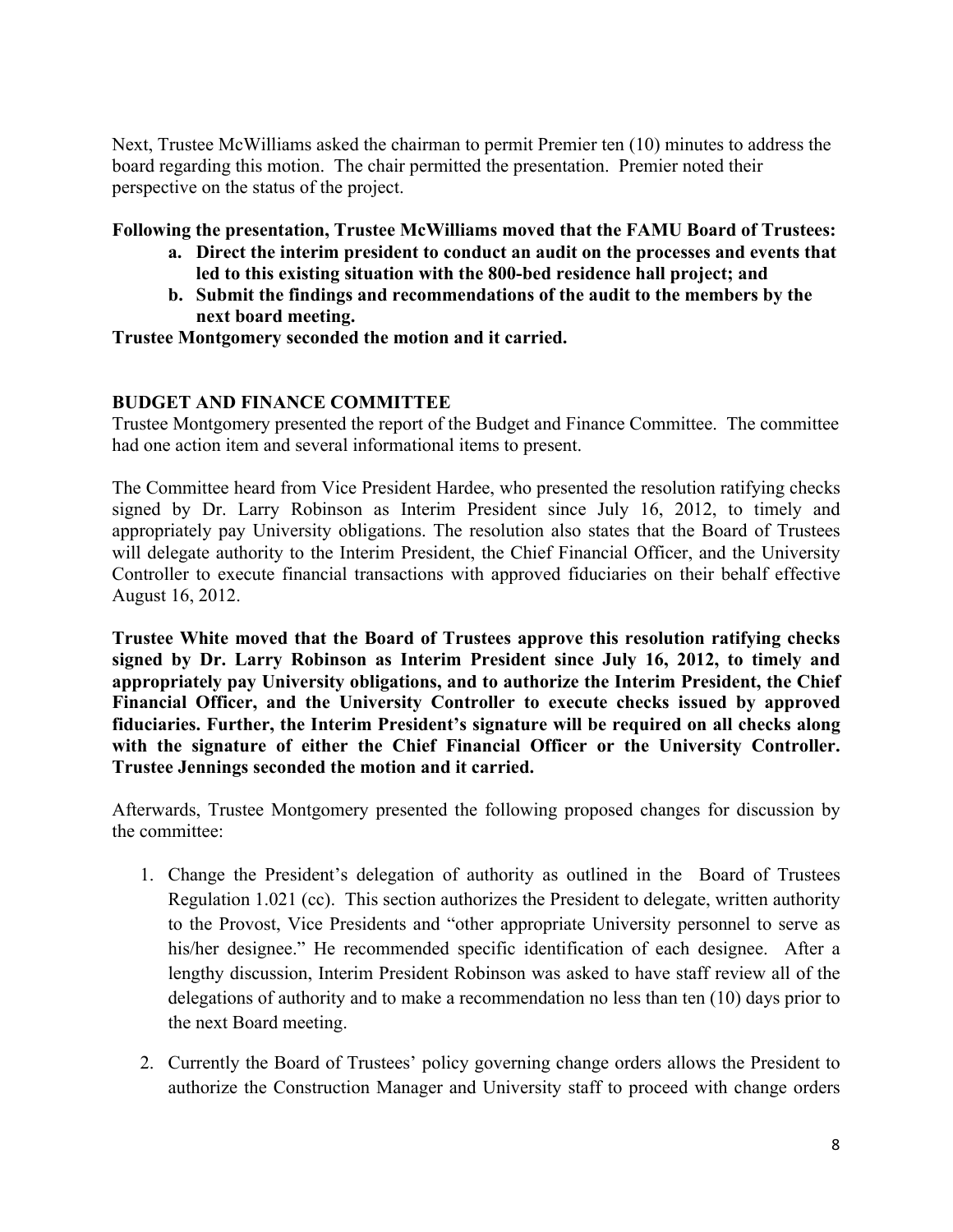that are less than \$250,000. "We discussed a potential amendment to this policy to require board approval of all change orders over \$50,000. Some board members felt that this change could have some unintended consequences such as limiting the President's flexibility to respond quickly to unforeseen regulatory requirements or working conditions. Other board members noted that the Facilities Planning Committee would be appropriate to review this matter. I am recommending the Facilities Planning Committee review this policy with the understanding that members of the Budget and Finance Committee are interested in further review.

- 3. The Board of Trustee Regulations 1.021 and 6.005 authorize the President to approve contracts that do not exceed \$1 million in construction cost for "continuing contracts". During the discussion, Trustee Turnbull asked the Vice President for Legal Affairs to provide a definition for "continuing contracts" (which was provided). We discussed a potential amendment to change this regulation that would require board approval of all contracts over \$500,000. I am asking the staff to look at the signing authority for contracts and report back at our next meeting.
- 4. His next recommendation is to increase the membership on the Budget and Finance Committee by one additional member. I am requesting that the SGA president in the capacity as student representative and the faculty senate president in the capacity as the faculty representative serve on this committee on a rotating basis, "their inclusion will provide another level of transparency on this committee and will allow in the budget process for greater input from faculty and students pursuant to the board's operating procedures, decisions about committee appointments lie solely with the board chairman. I am respectfully requesting his due consideration of this request.

In addition to these informational items, Dr. Hardee presented the following updates:

- As a follow up to the June 2012 budget workshop, the committee was provided information on the newly created positions and the positions created by re-allocating resources for each division.
- The Board of Governors has requested each university to prepare a five (5%) Operating Budget Reduction Plan for FY 2013-14. This reduction equates to \$3,525,121 in the Educational and General (E&G) lump sum category and a reduction of \$31, 221 in the Student Financial Assistance Special Category. Dr. Hardee presented a draft plan for the committee's review. This plan is due to the Board of Governors on August  $22<sup>nd</sup>$ . Trustee Turnbull requested that a member of the Board of Governors (BOG) attend the September meeting to address how the BOG plans to protect the campuses from this request.
- Dr. Hardee indicated that the Budget Office is in the process of updating operating budget procedures and asked for input from the committee members. She noted that there will be a day and a half long budget workshop will be held in May. She also noted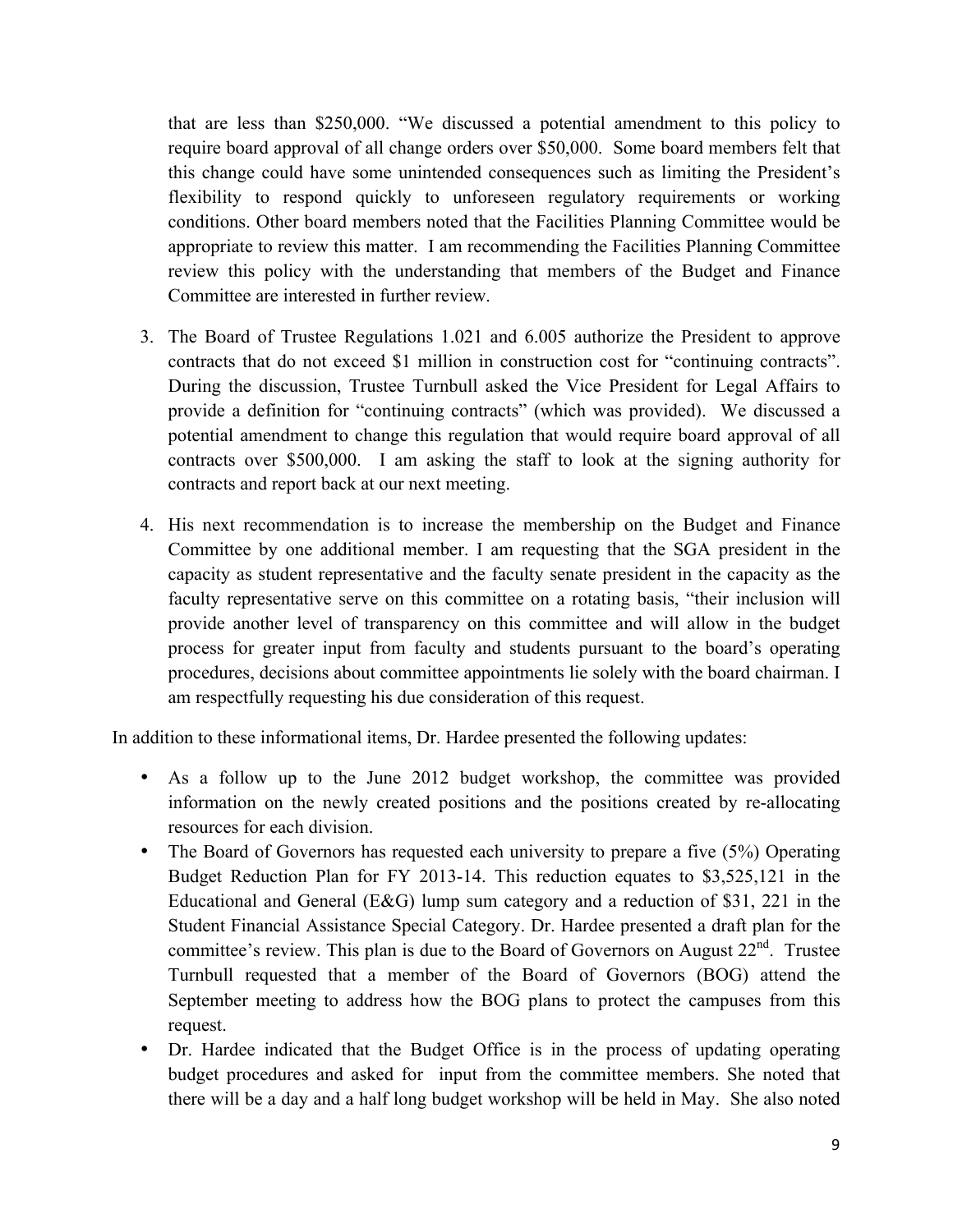that a reconciliation of the operating budget will be included in the materials for the next meeting.

- Three (3) contracts have been executed since the last Board meeting:
	- o Kay Wagner (Sub-recipient) \$100,000
	- o Dyntek \$233,814
	- o ABM Janitorial Services \$123,330.84

For the last informational item, Athletic Director Derek Horne provided an update on the Department of Athletics' budget. Board members provided additional input regarding the deficit reduction. Interim President Robinson noted that he will work with the Athletics Department to address the deficit.

### **AUDIT COMMITTEE**

Trustee Spurgeon McWilliams noted that the Audit Committee had two informational items.

The committee heard a presentation from Vice President Givens, who provided an update on the draft report submitted by Ernst & Young. The University contracted with Ernst & Young to reperform eight audits/reviews identified in an investigation conducted by Sniffen & Spellman, P.A. Ernst & Young has not yet issued a final report; however, select members of the staff have discussed the initial draft of the proposed report.

Following the review of the eight areas, the overall results suggest that the University should improve its processes and procedures in several areas. More importantly, it was determined that policies and procedures governing conduct of investigations did not exist during the review period (July 1, 2010, through June 30, 2011). Additionally, certain procedures customary to investigations were either not consistently executed or documented in the work papers. A final report is expected to be released by the end of August. Corrective actions plans to address all findings are expected to be in place by the end of September 2012.

Vice President Givens also provided an update on the training being scheduled for the Audit Committee. Two national CPA firms have been contracted to provide training that is customized specifically to higher education and will focus on issues of primary interest to the University and the BOT Audit Committee. This session will provide practical understanding of the topics that will prepare the committee to implement new ideas.

### **ACADEMIC AFFAIRS**

Trustee Narayan Persaud noted that the committee had two (2) informational items.

Interim President Larry Robinson introduced Dr. Maurice Edington, the University's SACS-COC liaison and interim dean of the College of Science and Technology, who presented a summary of the University's recent accreditation activities.

• The University was informed that its accreditation remained intact following the SACS-COC Special Committee site visit in April 2012.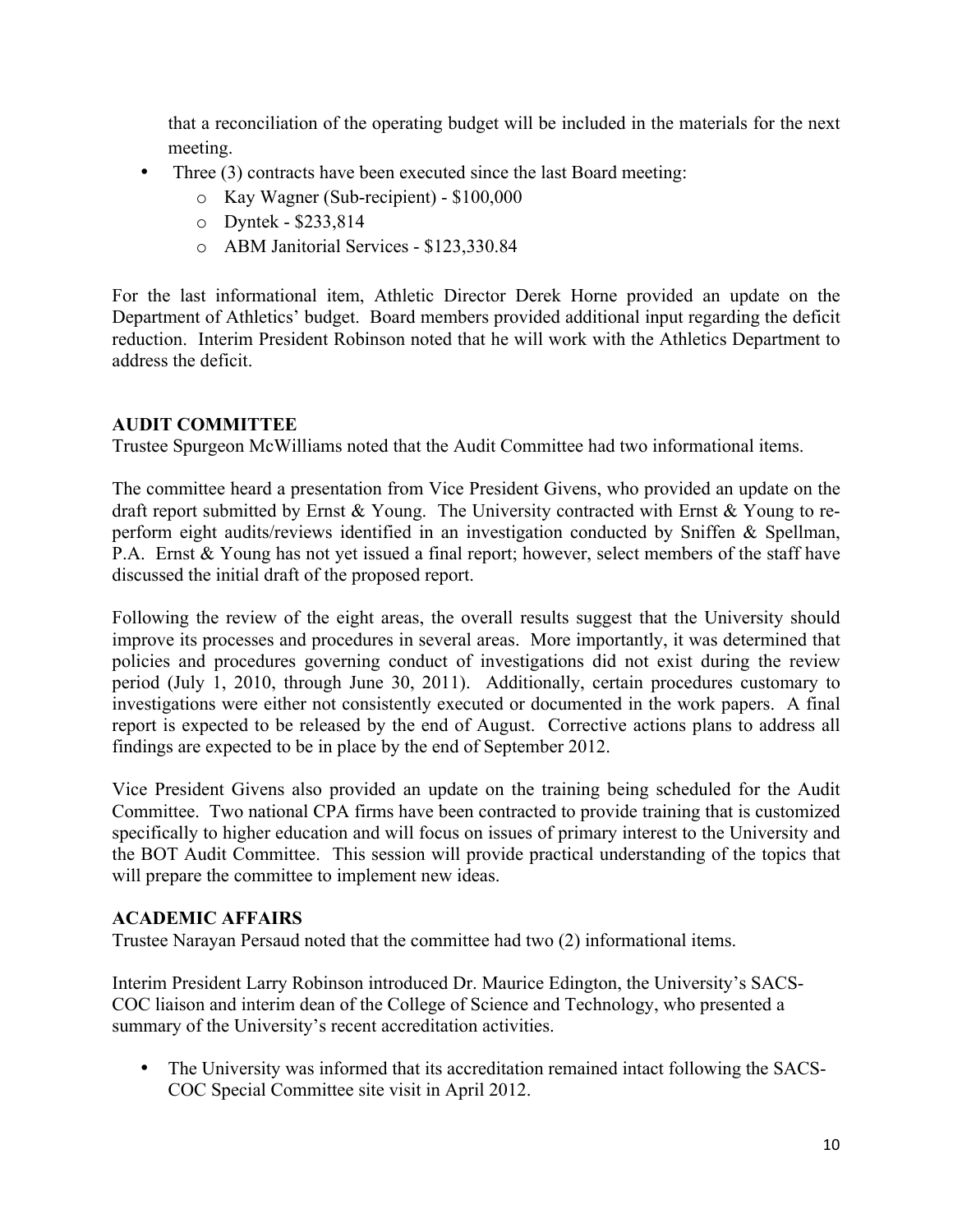• In July 2012, the University responded to a request from SACS-COC regarding campus safety and the control of finances. SACS approved the Doctor of Pharmacy Program's off-site campus located in Crestview. The University provided information to SACS-COC pertaining to the probationary status/progress report on the Occupational Therapy program.

Dr. Edington indicated that the University is constantly reviewing its compliance with the SACS-COC principles. Accreditation is provided in ten-year cycles with mid-term reviews. Currently, the University is preparing for the fifth-year interim report, which is due Spring 2014.

The committee heard an update on the Board of Governors' request to FAMU to submit a plan in connection with this presentation regarding the work plan. Dr. William Hudson, Jr. presented the University's "retention and Debt Reduction Plan" to Committee. The plan details how the University will use funds from the tuition differential fee to address retention, progression, graduation rates, and student indebtedness. The University met with the staff from the Board of Governors earlier this week to refine specific details of the plan. The plan focuses several initiatives hiring new faculty and advisors, the Academic Success Program, online academic mapping, an innovative initiative for STEM, a career development course, an academic success course, and mandatory tutorial programs. Dr. Hudson also highlighted the success of the freshmen students program and the University's plans to enlighten students about student loan debt during their freshmen and senior years.

The president introduced several new deans to the members of the committee.

### **TRUSTEE-STUDENT COMMITTEE**

Trustee Marissa West thanked the committee for electing her to serve as the vice-chair of the committee. She provided the following report.

Activities of the Student Government Association include:

- August 21-22, 2012, the Student Government Association will host Leadership Training for the Campus Leaders.
- August 22, 2012, marks the beginning of Freshmen Move-In and Welcome Week with activities planned thru the weekend including but not limited to:
	- o Move-In Assistance by campus organizations and
	- o Freshmen Pinning Ceremony.
- Student Government Leaders attended the FSA Planning Conference in Orlando, FL
	- o Joined forced with the "Aim Higher" Awareness Campaign
- Voter Registration Drives
- SGA Food Services Committee established in which students will provide input regarding the food services contract by conducting surveys and will be active in the ITN for a food services contract during the spring semester.
- Students participates in the revision of the Intake Process Review Committee

Next the committee heard from Vice President William Hudson, Jr. with updates for the Division of Student Affairs.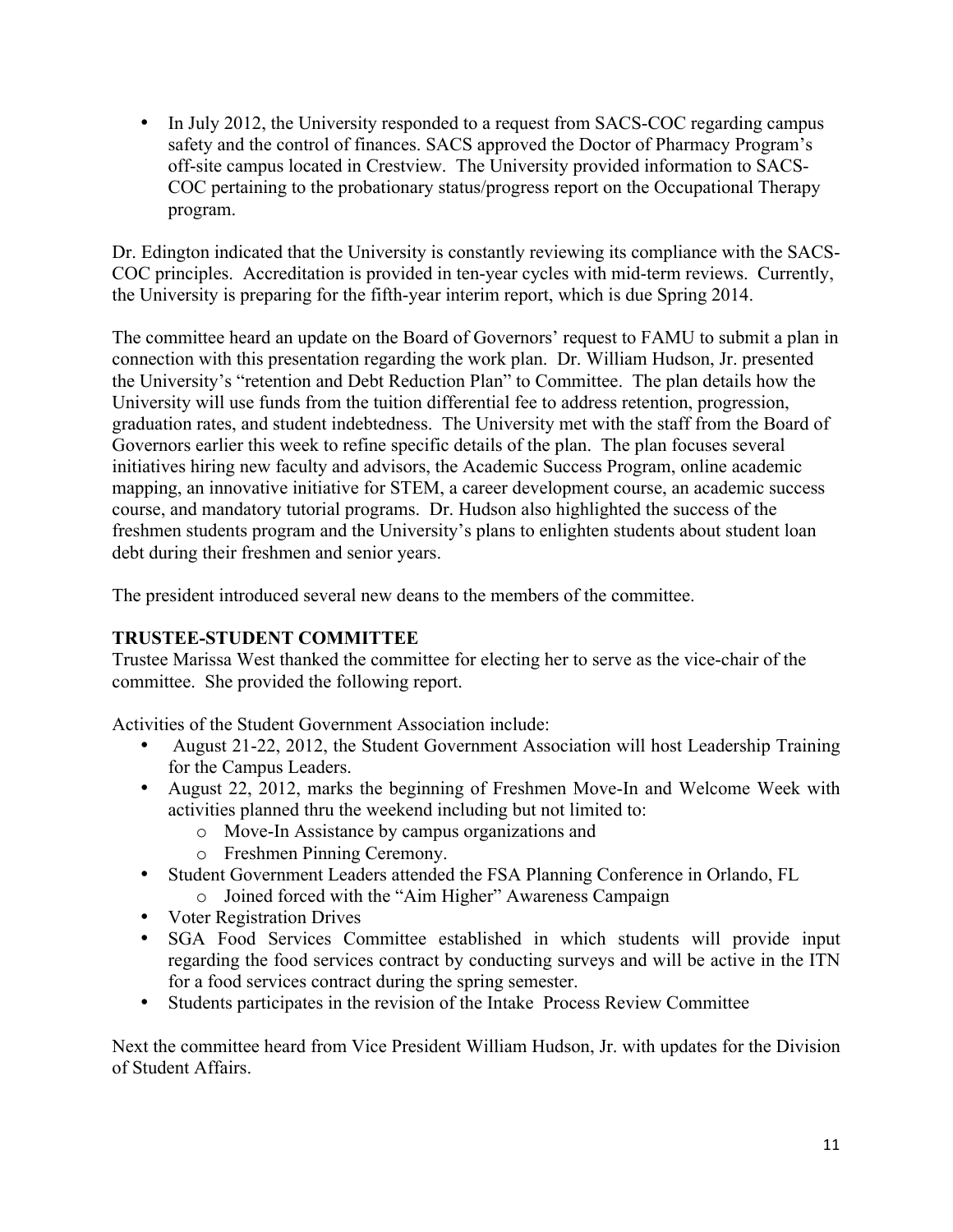The Vice President introduced the new staff members in the Division, namely:

- Dr. Linda Knight as Associate Vice President for Enrollment Management; and
- Dr. Angela Alvarado-Coleman as Associate Vice President for Development.

The Vice President noted the Enrollment Update: As of August 13, 2012, the University has admitted 2,381 First Time in College (FTIC) students compared to 3,088 from the previous year. For transfer students, the University has admitted 327 Florida Community College Transfers (332 the previous year), and 308 other transfers compared to 359 in fall 2011.

Next, Dr. Hudson updated the committee about the work of the Intake Process Review Committee. The Division of Student Affairs established a Student Activities Intake Committee charged with examining the Intake process for all student clubs and organizations. The goals of this committee were to:

- o Discuss traditional problems with intake,
- o Determine any pitfalls of typical intake format, and
- o Provide information on creating a potential campus-based intake process.

Vice President Hudson reported that the students, faculty and staff collaborated with the committee and board members received the report. Although in-take was suspended during the fall, the committee will implement the campus based in-take process in fall of 2012.

LGBTQ Fact Finding Committee will resume its meetings this fall to develop FAMU as a leader in inclusive practices and programming that values all students and members of the FAMU community. Future activities include the following:

- o Schedule with the General Counsel's Office a follow up meeting with other campus administrators to implement procedural changes for handling these cases.
- o Conduct a Q study to more thoroughly assess student viewpoints on LGBT issues. Conduct the Campus Pride National Collegiate Climate Survey.
- o Assist in the development of a comprehensive plan of action to implement best practices that will create a more welcoming and inclusive environment for LGBT students, faculty and staff.
- o Serve as a host institution along with the U.S. Attorney's Office for the Northern District of Florida and the National Black Justice Coalition to hold a two-day event; a one-day intensive on Identifying, Investigating and Prosecuting Hate Crimes and a two-day HBCU LGBT Summit. This event is tentatively scheduled for November 13-14, 2012.

Vice President Hudson informed the committee that the Dress Standards were presented in New Student Orientation, First Year Experience, and during the Faculty Pre-Planning. The Board's packet contained the other planned activities to communicate the dress standards with constituents through campus-wide collaborations.

- The Vice President's update on Campus Safety included plans to:
	- o Improved Lighting system campus wide
	- o Emergency notification system E2 campus test messaging system
	- o Purchase of new police vehicles